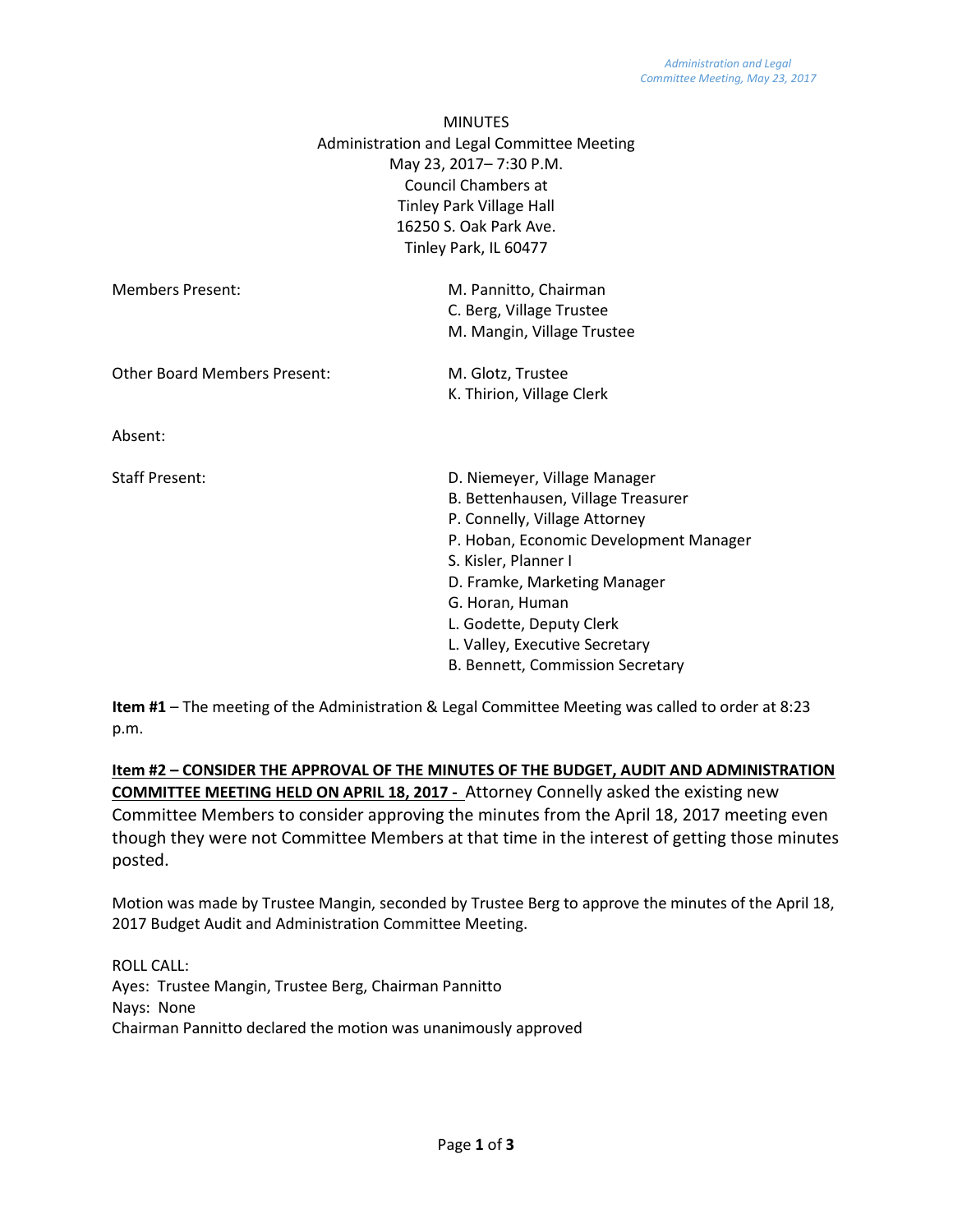#### **Item #3 – REVIEW THE COMMITTEE'S ASSIGNED RESPONSIBILITES UNDER ORDINANCE**

**2017-0-040 –** Chairman Pannitto noted as far as the Administration and Legal Committee's functions, I would like to make a disclaimer. I cannot oversee and monitor Federal legislation. We are not responsible for them. Attorney Connelly replied they would not be asking them to pass any Federal Laws. The idea is when laws change at the Federal level this is the Committee that would report those changes.

#### **Item #4 – DISCUSS IMRF BOARD RESOLUTION 2017-R-028 FOR ELECTED OFFICIALS PARTICIPATION IN**

**IMRF –** Village Treasurer, Brad Bettenhausen stated the IMRF Board of Trustees recently adopted Board Resolution 2017-0-13. This new rule requires all governing bodies of units of government with elected positions participating IMRF to pass new resolutions re-affirming that the positions meet the IMRF hourly standard (1,000 hours per year).

Elected officials have the option to opt in to participate in IMRF, but they must keep records that they are meeting the required hours. IMRF is now requiring the municipality to pass a resolution that those positions are qualified. The Village Board elected to allow the Village officials to participate in IMRF back in 2004. In 2014 IMRF did an audit of our Village records and analysis was done to see if they met the standards. At that time, they met the standard. They are now requiring the municipalities to pass this resolution by September 1, 2017. If we take no action, they will terminate participation by the elected officials of Tinley Park. We can also pass a resolution opting to cease to participate, however; part of that resolution would be a statement that says that the positions no longer meet the hourly standard.

There are some officials that do participate. The rules say you don't have to opt in initially, you can opt in later and you have the option to purchase 50 prior months of service if you choose to do it later.

Attorney Connelly stated if you pass this ordinance elected officials still have the option to participate. If you pass the other ordinance everyone is out. If you pass this tonight and recommend this to the Board you would certify the 1000 hours. It is likely you will spend 1000 hours on this job.

Mr. Bettenhausen said you have 3 options,

- Pass the resolution to say you would discontinue allowing elected officials to participate,
- This resolution meets the hourly standard and
- No action and on September 1st IMRF would make the decision for you.

Motion was made by Trustee Magnin, seconded by Trustee Berg to recommend to the Village Board the IMRF Resolution regarding Elected Officials Participation re-affirming that the positions meet the IMRF hourly standard (1,000 hours per year).

ROLL CALL: Ayes: Trustee Mangin, Trustee Berg Nays: Chairman Pannitto Chairman Pannitto declared the motion approved

**Item #5 – DISCUSS IRMA DELEGATE APOINTMENT –** Village Manager Dave Niemeyer stated Patrick Carr should be appointed to replace Steve Tilton, Former Assistant Village Manager as the Delegate to represent the Village of Tinley Park on the Board of Directors of said Intergovernmental Risk Management Agency (IRMA) commencing June 7, 2017.